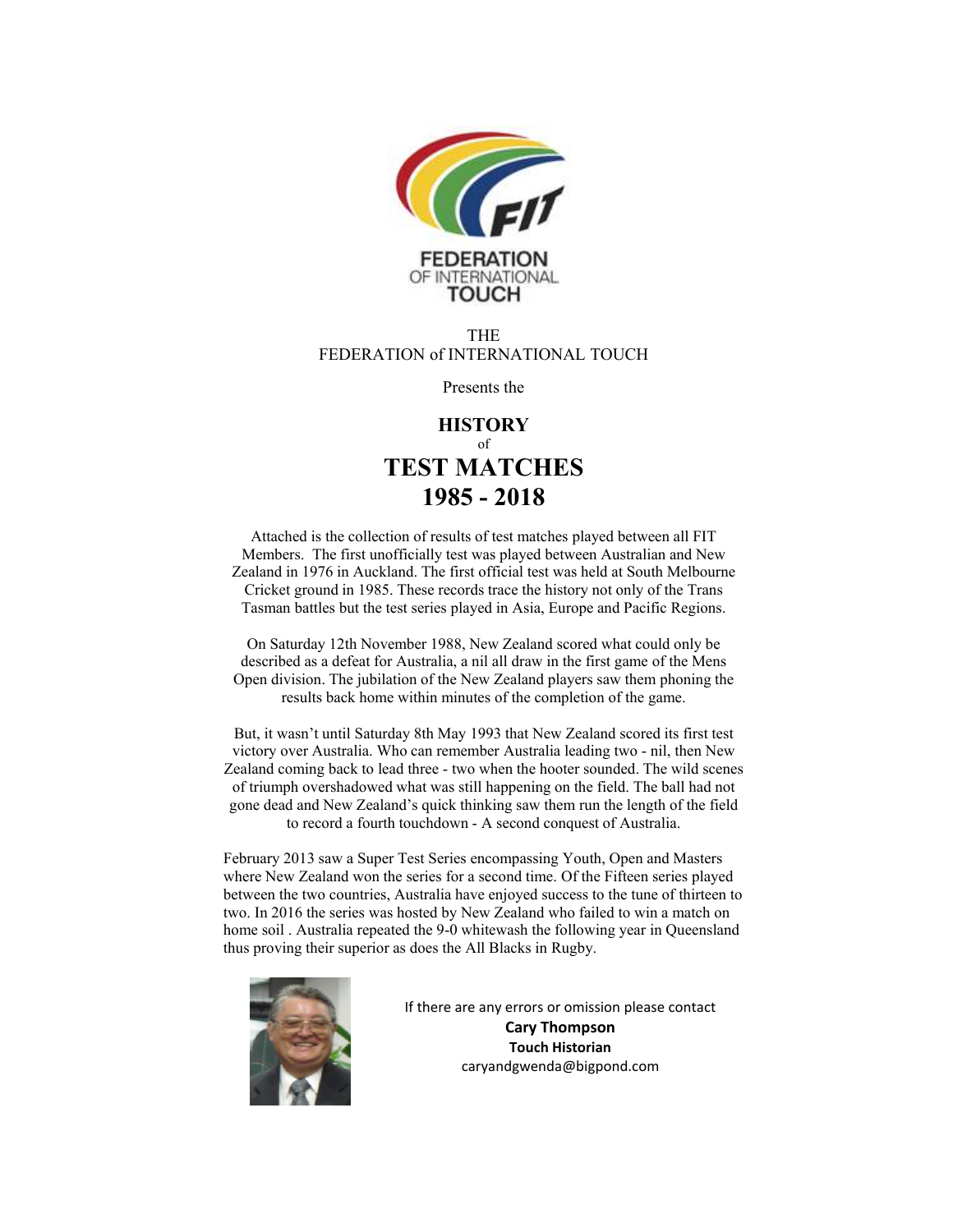| <b>1st Series</b> |  |  |  |
|-------------------|--|--|--|
|                   |  |  |  |

| <b>Masters</b> | Australia | 3 New Zealand | $\Omega$     | 2-Apr-76 Auckland, NZ |
|----------------|-----------|---------------|--------------|-----------------------|
| <b>Masters</b> | Australia | 4 New Zealand | $\mathbf{1}$ | 3-Apr-76 Auckland. NZ |
| <b>Masters</b> | Australia | 6 New Zealand | - 0          | 4-Apr-76 Auckland, NZ |
|                |           |               |              |                       |

### *2nd Series*

| <b>Men</b>     | Australia | 4 New Zealand |  | 23-Mar-85 Melbourne, Vic |
|----------------|-----------|---------------|--|--------------------------|
| <b>Masters</b> | Australia | 3 New Zealand |  | 24-Mar-85 Melbourne. Vic |
|                |           |               |  |                          |

## *3rd Series*

| <b>Masters</b> | Australia | 8 New Zealand  | $\Omega$   | 14-Dec-86 Auckland, NZ |
|----------------|-----------|----------------|------------|------------------------|
| <b>Men</b>     | Australia | 6 New Zealand  |            | 14-Dec-86 Auckland, NZ |
| <b>Mixed</b>   | Australia | 7 New Zealand  | -2         | 14-Dec-86 Auckland, NZ |
| <b>Women</b>   | Australia | 11 New Zealand | $^{\circ}$ | 14-Dec-86 Auckland, NZ |

#### *4th Series*

| <b>Masters</b> | Australia | 11 | Canada | 2 | 1-Oct-87 | Ontario, Canada |
|----------------|-----------|----|--------|---|----------|-----------------|
| <b>Masters</b> | Australia | 9  | Canada | 2 | 3-Oct-87 | Ontario, Canada |
| <b>Masters</b> | Australia | 12 | Canada | 3 | 3-Oct-87 | Ontario, Canada |
| <b>Men</b>     | Australia | 12 | Canada | 2 | 1-Oct-87 | Ontario, Canada |
| <b>Men</b>     | Australia | 13 | Canada | 2 | 3-Oct-87 | Ontario, Canada |
| <b>Men</b>     | Australia | 16 | Canada | 3 | 3-Oct-87 | Ontario, Canada |
| <b>Mixed</b>   | Australia | 17 | Canada | 0 | 1-Oct-87 | Ontario, Canada |
| <b>Mixed</b>   | Australia | 18 | Canada | 0 | 3-Oct-87 | Ontario, Canada |
| <b>Mixed</b>   | Australia | 16 | Canada | 1 | 3-Oct-87 | Ontario, Canada |
| <b>Women</b>   | Australia | 12 | Canada | 0 | 1-Oct-87 | Ontario, Canada |
| <b>Women</b>   | Australia | 17 | Canada | 0 | 3-Oct-87 | Ontario, Canada |
| <b>Women</b>   | Australia | 21 | Canada | 1 | 3-Oct-87 | Ontario, Canada |
|                |           |    |        |   |          |                 |

| <b>Masters</b> | Australia | Canada   | 2        | 11-Nov-88 Southport, QLD |
|----------------|-----------|----------|----------|--------------------------|
| <b>Men</b>     | Australia | 5 Canada |          | 11-Nov-88 Southport, QLD |
| <b>Mixed</b>   | Australia | 6 Canada | $\Omega$ | 11-Nov-88 Southport, QLD |
| <b>Women</b>   | Australia | 9 Canada | $\Omega$ | 11-Nov-88 Southport, QLD |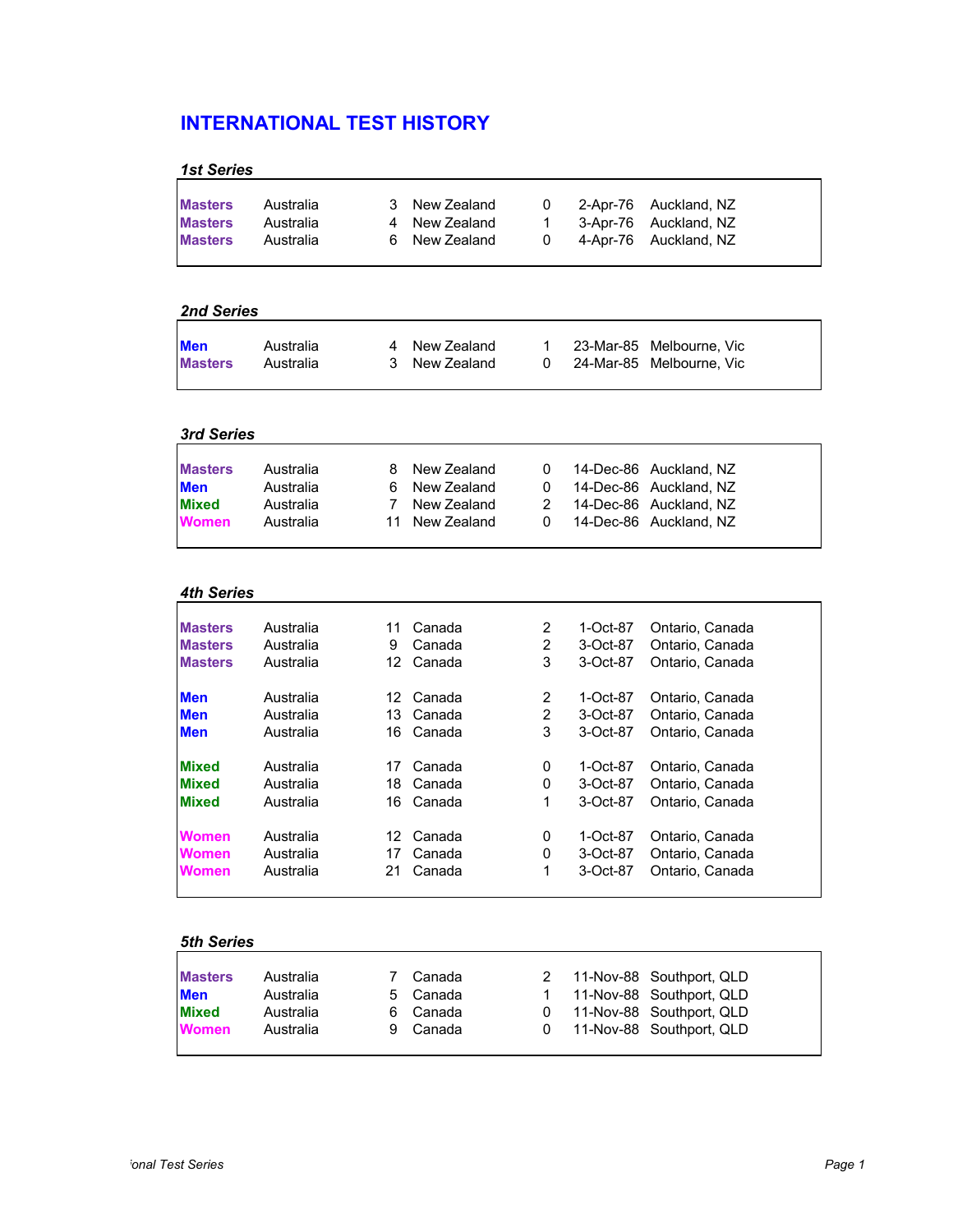| <b>Masters</b> | Australia | 5 | New Zealand |   | 12-Nov-88 Southport, QLD |
|----------------|-----------|---|-------------|---|--------------------------|
| <b>Men</b>     | Australia | 0 | New Zealand | 0 | 12-Nov-88 Southport, QLD |
| <b>Mixed</b>   | Australia |   | New Zealand | 0 | 12-Nov-88 Southport, QLD |
| <b>Women</b>   | Australia | 4 | New Zealand | 0 | 12-Nov-88 Southport, QLD |
| <b>Masters</b> | Australia | 5 | New Zealand |   | 13-Nov-88 Southport, QLD |
| <b>Men</b>     | Australia | 6 | New Zealand | 0 | 13-Nov-88 Southport, QLD |
| <b>Mixed</b>   | Australia |   | New Zealand |   | 13-Nov-88 Southport, QLD |
| <b>Women</b>   | Australia | 4 | New Zealand | 2 | 13-Nov-88 Southport, QLD |

#### *5th Series (continued)*

### *6th Series*

| <b>Masters</b>   | Australia |   | 12 New Zealand | 0            | 30-Nov-91 Hamilton, NZ |
|------------------|-----------|---|----------------|--------------|------------------------|
| <b>Men</b>       | Australia | 4 | New Zealand    | 0            | 30-Nov-91 Hamilton, NZ |
| <b>Mixed</b>     | Australia | 8 | New Zealand    | $\mathbf{1}$ | 30-Nov-91 Hamilton, NZ |
| <b>Seniors</b>   | Australia |   | New Zealand    | 0            | 30-Nov-91 Hamilton, NZ |
| <b>Snr Women</b> | Australia | 3 | New Zealand    |              | 30-Nov-91 Hamilton, NZ |
| <b>Women</b>     | Australia | 3 | New Zealand    | 2            | 30-Nov-91 Hamilton, NZ |

## *7th Series*

| <b>Men</b>   | New Zealand | 1 Australia   |  | 0 8-May-93 Tempe, NSW |
|--------------|-------------|---------------|--|-----------------------|
| <b>Mixed</b> | New Zealand | 4 Australia   |  | 2 8-May-93 Tempe, NSW |
|              | Australia   | 2 New Zealand |  | 0 8-May-93 Tempe, NSW |
| <b>Women</b> |             |               |  |                       |

## *8th Series*

| <b>Mixed</b> | Australia |    | <b>Great Britain</b> | 0 | 3-Nov-95 Tokyo, Japan |
|--------------|-----------|----|----------------------|---|-----------------------|
| <b>Mixed</b> | Japan     | 3  | <b>Great Britain</b> |   | 3-Nov-95 Tokyo, Japan |
| <b>Mixed</b> | Australia | 17 | Japan                | 0 | 3-Nov-95 Tokyo, Japan |
| <b>Mixed</b> | Australia |    | 15 Great Britain     | 0 | 4-Nov-95 Tokyo, Japan |
| <b>Mixed</b> | Japan     | 8  | <b>Great Britain</b> | 5 | 4-Nov-95 Tokyo, Japan |
| <b>Mixed</b> | Australia | 17 | Japan                |   | 4-Nov-95 Tokyo, Japan |
| <b>Mixed</b> | Australia |    | 18 Japan             | 0 | 4-Nov-95 Tokyo, Japan |

| <b>Men</b><br><b>Men</b> | New Zealand<br>Australia | 3 Australia<br>3 New Zealand |  | 2 21-Jun-97 Brisbane. Australia<br>2 21-Jun-97 Brisbane. Australia |
|--------------------------|--------------------------|------------------------------|--|--------------------------------------------------------------------|
| <b>Men</b>               | Australia                | 3 New Zealand                |  | 2 21-Jun-97 Brisbane. Australia                                    |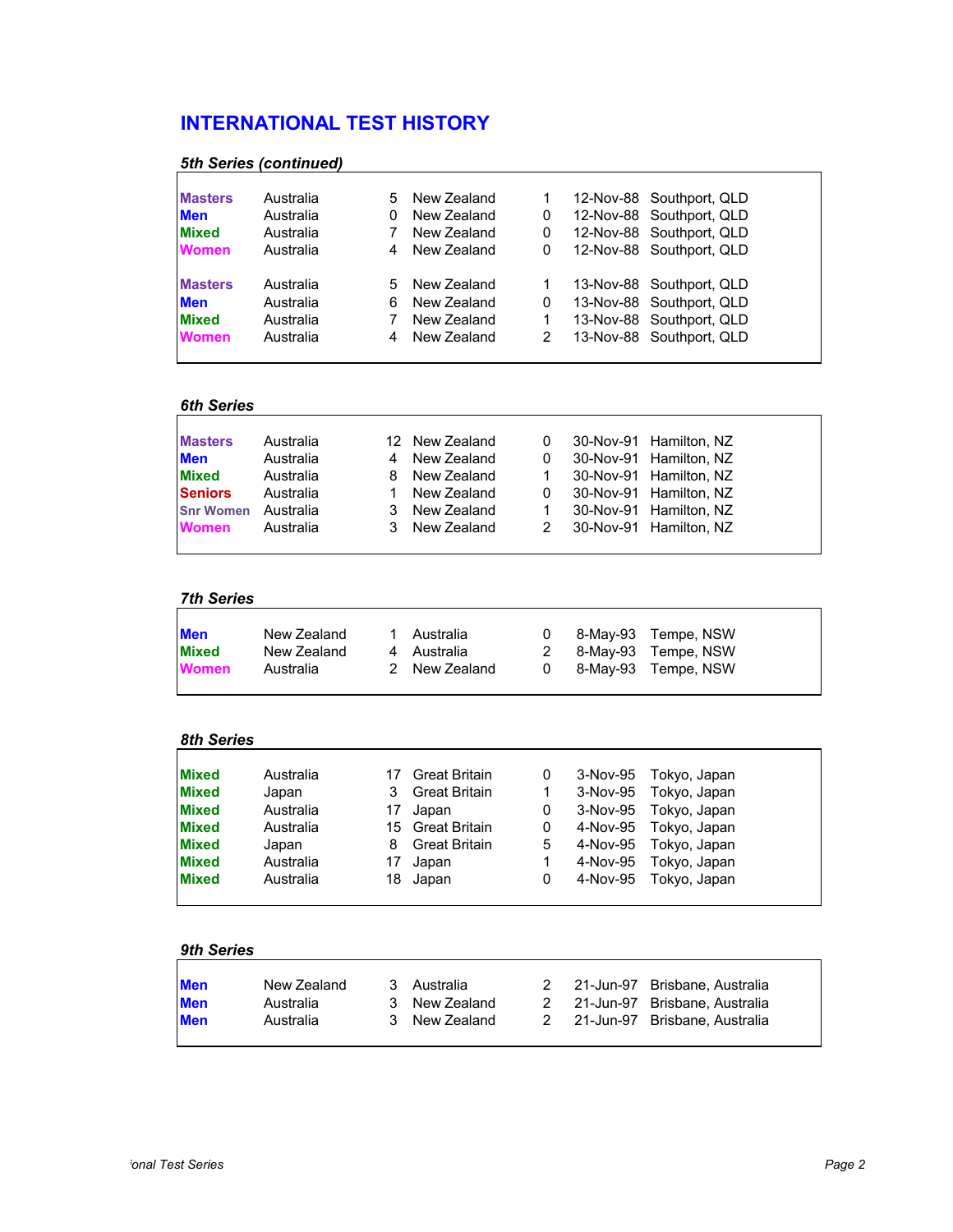| 9th Series (continued) |
|------------------------|
|                        |

| <b>Mixed</b> | Australia   |    | 5 New Zealand | $\mathcal{P}$ | 21-Jun-97 | Brisbane. Australia           |
|--------------|-------------|----|---------------|---------------|-----------|-------------------------------|
| <b>Mixed</b> | New Zealand | 5. | Australia     | 4             |           | 21-Jun-97 Brisbane, Australia |
| <b>Mixed</b> | New Zealand |    | Australia     | 5             |           | 21-Jun-97 Brisbane, Australia |
| <b>Women</b> | Australia   | 3  | New Zealand   | 0             | 21-Jun-97 | Brisbane, Australia           |
| <b>Women</b> | Australia   | 3. | New Zealand   | 2             |           | 21-Jun-97 Brisbane, Australia |
| <b>Women</b> | Australia   |    | New Zealand   |               |           | 21-Jun-97 Brisbane, Australia |

### *10th Series*

| <b>Mixed</b> | Samoa       | Niue<br>11        | 3<br>27-Mar-98 Auckland, NZ |
|--------------|-------------|-------------------|-----------------------------|
| <b>Women</b> | Samoa       | <b>Niue</b><br>10 | 3<br>27-Mar-98 Auckland, NZ |
| <b>Men</b>   | Samoa       | Niue<br>7         | 5<br>27-Mar-98 Auckland, NZ |
| <b>Mixed</b> | New Zealand | Niue<br>11        | 28-Mar-98 Auckland, NZ<br>1 |
| <b>Women</b> | New Zealand | Niue<br>19        | 28-Mar-98 Auckland, NZ<br>0 |
| <b>Men</b>   | New Zealand | Niue<br>11        | 28-Mar-98 Auckland, NZ<br>1 |
| <b>Mixed</b> | New Zealand | Samoa<br>13.      | 5<br>28-Mar-98 Auckland, NZ |
| <b>Women</b> | New Zealand | 12 Samoa          | 28-Mar-98 Auckland, NZ<br>1 |
| <b>Men</b>   | New Zealand | Samoa<br>10       | 2<br>28-Mar-98 Auckland, NZ |
|              |             |                   |                             |

#### *11th Series*

| <b>Mixed</b> | New Zealand | 7 | Australia   | 2 | 3-Apr-98 | Auckland, NZ |  |
|--------------|-------------|---|-------------|---|----------|--------------|--|
| <b>Women</b> | Australia   |   | New Zealand | 3 | 3-Apr-98 | Auckland, NZ |  |
| <b>Men</b>   | New Zealand | 8 | Australia   | 6 | 3-Apr-98 | Auckland, NZ |  |
| <b>Mixed</b> | Australia   |   | New Zealand | 6 | 4-Apr-98 | Auckland, NZ |  |
| <b>Women</b> | Australia   | 8 | New Zealand | 7 | 4-Apr-98 | Auckland, NZ |  |
| <b>Men</b>   | Australia   | 6 | New Zealand | 2 | 4-Apr-98 | Auckland, NZ |  |
| <b>Mixed</b> | Australia   | 4 | New Zealand | 2 | 4-Apr-98 | Auckland, NZ |  |
| <b>Women</b> | Australia   | 5 | New Zealand | 2 | 4-Apr-98 | Auckland, NZ |  |
| <b>Men</b>   | Australia   | 6 | New Zealand | 5 | 4-Apr-98 | Auckland, NZ |  |
|              |             |   |             |   |          |              |  |

| <b>Men</b>   | Australia   | 8 | New Zealand  | 6 | 8-Nov-01 | Hamilton, NZ |
|--------------|-------------|---|--------------|---|----------|--------------|
| <b>Women</b> | Australia   | 4 | New Zealand  | 3 | 8-Nov-01 | Hamilton, NZ |
| <b>Mixed</b> | New Zealand |   | 10 Australia | 9 | 8-Nov-01 | Hamilton, NZ |
| <b>Mixed</b> | New Zealand |   | Australia    | 6 | 9-Nov-01 | Hamilton, NZ |
| <b>Men</b>   | Australia   | 4 | New Zealand  | 3 | 9-Nov-01 | Hamilton, NZ |
| <b>Women</b> | New Zealand | 5 | Australia    | 4 | 9-Nov-01 | Hamilton, NZ |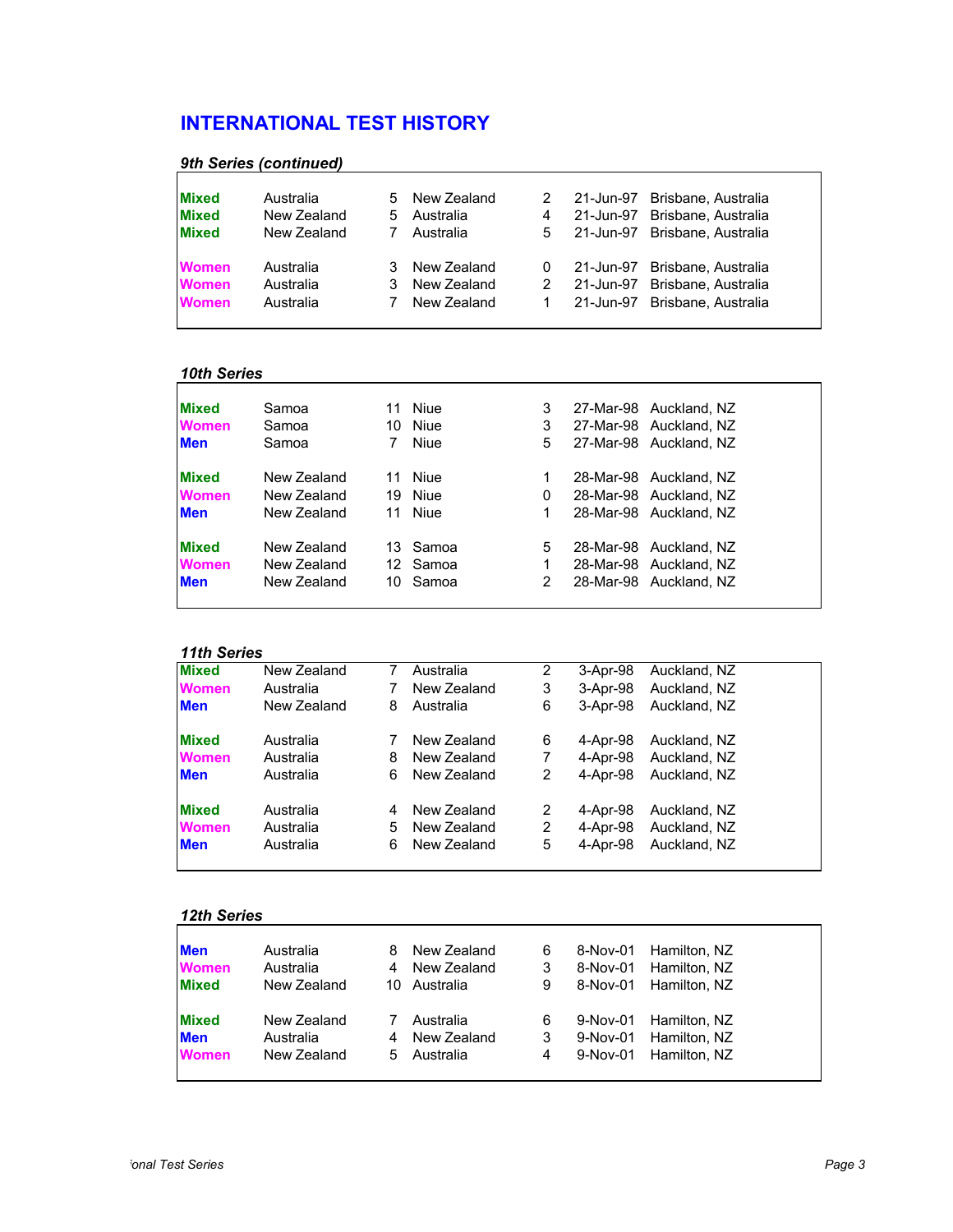| 12th Series (continued) |  |
|-------------------------|--|
|-------------------------|--|

#### *13th Series*

| <b>Mixed</b> | New Zealand | 5  | Australia   | 4 | 19-Sep-02 Coffs Harbour, Aust. |
|--------------|-------------|----|-------------|---|--------------------------------|
| <b>Women</b> | Australia   | 6  | New Zealand | 0 | 19-Sep-02 Coffs Harbour, Aust. |
| <b>Men</b>   | Australia   | 6  | New Zealand | 3 | 19-Sep-02 Coffs Harbour, Aust. |
| <b>Men</b>   | Australia   | 6  | New Zealand | 3 | 20-Sep-02 Coffs Harbour, Aust. |
| <b>Mixed</b> | New Zealand | 7  | Australia   | 6 | 20-Sep-02 Coffs Harbour, Aust. |
| <b>Women</b> | Australia   | 9  | New Zealand | 1 | 20-Sep-02 Coffs Harbour, Aust. |
| <b>Women</b> | Australia   | 11 | New Zealand | 0 | 21-Sep-02 Coffs Harbour, Aust. |
| <b>Men</b>   | Australia   | 4  | New Zealand | 2 | 21-Sep-02 Coffs Harbour, Aust. |
| <b>Mixed</b> | Australia   |    | New Zealand | 6 | 21-Sep-02 Coffs Harbour, Aust. |
|              |             |    |             |   |                                |

## *14th Series*

| <b>Mixed 30</b> New Zealand |  | 15 Wales |  |  | 1 10-Aug-03 Cardiff, Wales |
|-----------------------------|--|----------|--|--|----------------------------|
|-----------------------------|--|----------|--|--|----------------------------|

| <b>15th Series</b> |          |  |            |   |  |                           |  |  |  |  |
|--------------------|----------|--|------------|---|--|---------------------------|--|--|--|--|
| <b>Men</b>         | Wales    |  |            |   |  |                           |  |  |  |  |
|                    |          |  | Scotland   |   |  | 4-Jun-04 Pontyclun, Wales |  |  |  |  |
| <b>Women</b>       | Scotland |  | Wales      | 3 |  | 4-Jun-04 Pontyclun, Wales |  |  |  |  |
| <b>Mixed</b>       | Wales    |  | 3 Scotland |   |  | 4-Jun-04 Pontyclun, Wales |  |  |  |  |

| <b>Mixed</b> | Australia   | 9  | New Zealand | 5  | 24-Apr-09 | Wollongong, Aust |
|--------------|-------------|----|-------------|----|-----------|------------------|
| <b>Women</b> | Australia   | 9  | New Zealand | 2  | 24-Apr-09 | Wollongong, Aust |
| <b>Men</b>   | Australia   | 14 | New Zealand | 10 | 24-Apr-09 | Wollongong, Aust |
| <b>Mixed</b> | Australia   | 9  | New Zealand | 7  | 25-Apr-09 | Wollongong, Aust |
| <b>Women</b> | Australia   | 5  | New Zealand | 2  | 25-Apr-09 | Wollongong, Aust |
| <b>Men</b>   | New Zealand | 9  | Australia   | 8  | 25-Apr-09 | Wollongong, Aust |
| <b>Mixed</b> | Australia   | 11 | New Zealand | 10 | 25-Apr-09 | Wollongong, Aust |
| <b>Women</b> | Australia   | 8  | New Zealand | 6  | 26-Apr-09 | Wollongong, Aust |
| <b>Men</b>   | Australia   | 5  | New Zealand | 3  | 26-Apr-09 | Wollongong, Aust |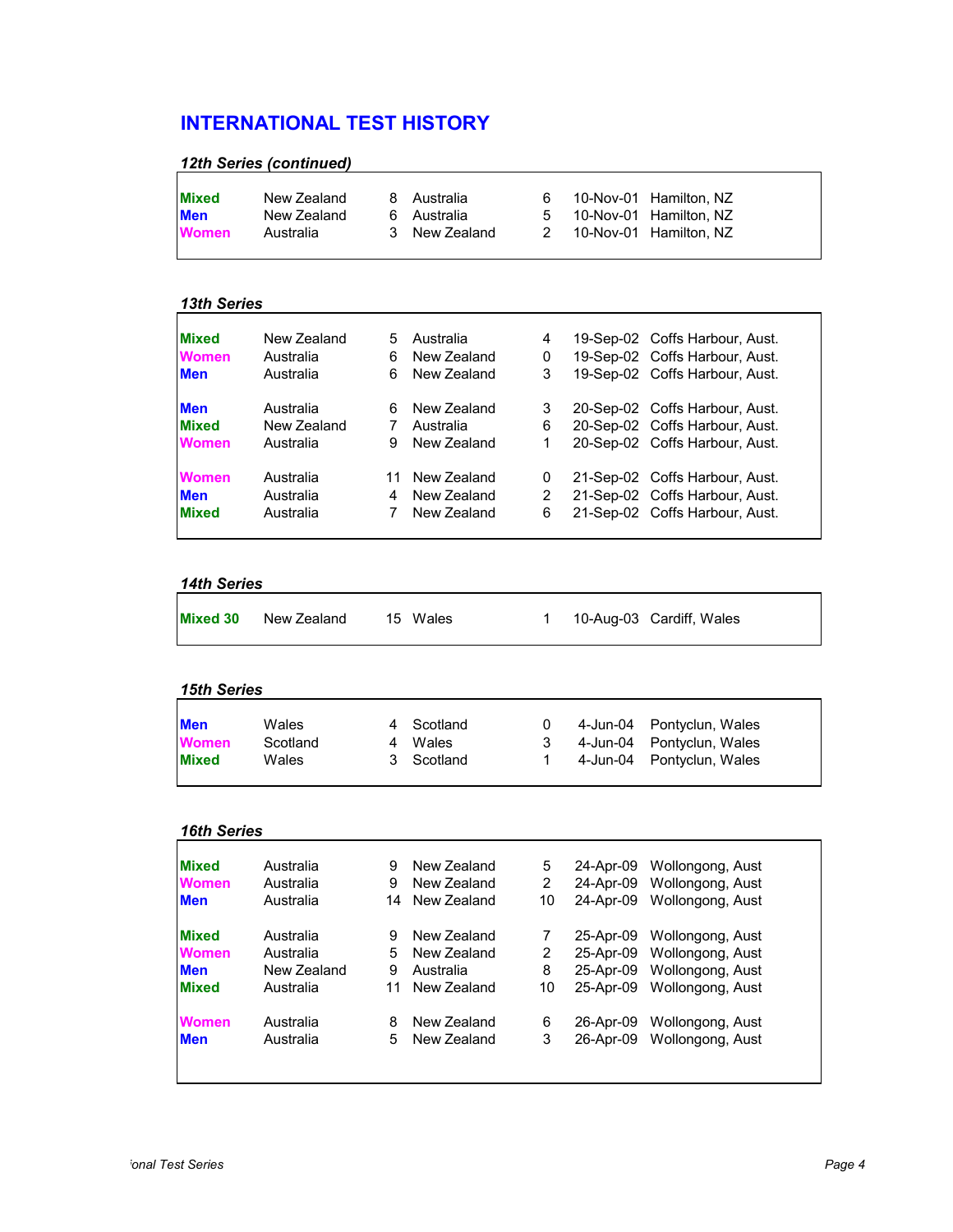## *17th Series*

| <b>Mixed</b> | Australia   | 8 | New Zealand    | 6 | 22-Jan-10 Waitakere City, NZ |
|--------------|-------------|---|----------------|---|------------------------------|
| <b>Women</b> | Australia   | 4 | New Zealand    | 1 | 22-Jan-10 Waitakere City, NZ |
| <b>Men</b>   | New Zealand | 6 | Australia      | 3 | 22-Jan-10 Waitakere City, NZ |
| <b>Mixed</b> | New Zealand | 8 | Australia      | 7 | 23-Jan-10 Waitakere City, NZ |
| <b>Women</b> | Australia   |   | 10 New Zealand | 5 | 23-Jan-10 Waitakere City, NZ |
| <b>Men</b>   | Australia   |   | 10 New Zealand | 8 | 23-Jan-10 Waitakere City, NZ |
| <b>Mixed</b> | Australia   | 6 | New Zealand    | 5 | 24-Jan-10 Waitakere City, NZ |
| <b>Women</b> | Australia   | 3 | New Zealand    | 2 | 24-Jan-10 Waitakere City, NZ |
| <b>Men</b>   | Australia   |   | New Zealand    | 6 | 24-Jan-10 Waitakere City, NZ |
|              |             |   |                |   |                              |

# *18th Series*

| <b>Men 50</b>   | Australia   | 6  | New Zealand | 2              | 11-Jun-10 | Townsville, Australia |
|-----------------|-------------|----|-------------|----------------|-----------|-----------------------|
| <b>Men 45</b>   | Australia   | 10 | New Zealand | 3              | 11-Jun-10 | Townsville, Australia |
| <b>Men 40</b>   | Australia   | 9  | New Zealand | 5              | 11-Jun-10 | Townsville, Australia |
| Women 30        | Australia   | 3  | New Zealand | 1              | 11-Jun-10 | Townsville, Australia |
| <b>Men 30</b>   | Australia   | 6  | New Zealand | 4              | 11-Jun-10 | Townsville, Australia |
| <b>Men 50</b>   | Australia   | 7  | New Zealand | 4              | 12-Jun-10 | Townsville, Australia |
| <b>Men 45</b>   | Australia   | 9  | New Zealand | $\overline{2}$ | 12-Jun-10 | Townsville, Australia |
| <b>Men 40</b>   | Australia   | 7  | New Zealand | 4              | 12-Jun-10 | Townsville, Australia |
| Women 30        | Australia   | 7  | New Zealand | 2              | 12-Jun-10 | Townsville, Australia |
| <b>Men 30</b>   | Australia   | 10 | New Zealand | 8              | 12-Jun-10 | Townsville, Australia |
| <b>Men 50</b>   | Australia   | 8  | New Zealand | 3              | 13-Jun-10 | Townsville, Australia |
| <b>Men 45</b>   | Australia   | 11 | New Zealand | 5              | 13-Jun-10 | Townsville, Australia |
| <b>Women 30</b> | Australia   | 5  | New Zealand | 0              | 13-Jun-10 | Townsville, Australia |
| <b>Men 40</b>   | New Zealand | 6  | Australia   | 5              | 13-Jun-10 | Townsville, Australia |
| <b>Men 30</b>   | Australia   | 15 | New Zealand | 4              | 13-Jun-10 | Townsville, Australia |
|                 |             |    |             |                |           |                       |

#### *19th Series*

| <b>Men</b> | Scotland | 8 | Singapore | 29-Nov-10 Turf City, Singapore |
|------------|----------|---|-----------|--------------------------------|
|            |          |   |           |                                |

| <b>Men 40</b><br><b>Men 40</b> | Wales<br>Wales   | 6 | Scotland<br>England  | $\Omega$<br>$5^{\circ}$ | 14-Mav-11<br>Manchester, England<br>14-May-11   Manchester, England  |
|--------------------------------|------------------|---|----------------------|-------------------------|----------------------------------------------------------------------|
| <b>Women</b><br><b>Women</b>   | Wales<br>England |   | Scotland 30<br>Wales | 2<br>2                  | Manchester, England<br>14-May-11<br>Manchester, England<br>14-May-11 |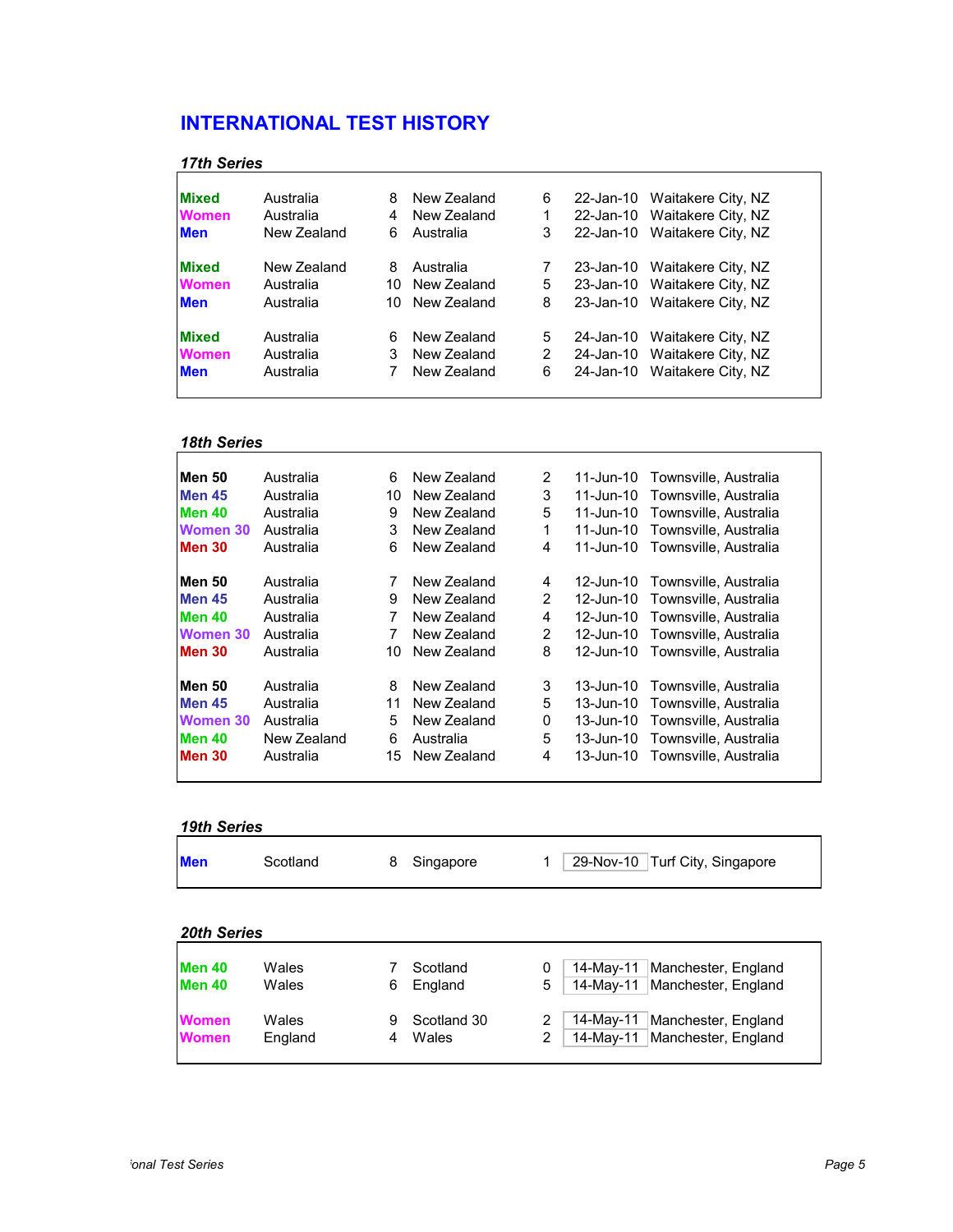| <b>Men</b>      | Wales    | 0 | Scotland | 0 | 14-May-11<br>Manchester, England |
|-----------------|----------|---|----------|---|----------------------------------|
| <b>Men</b>      | Wales    | 0 | England  | 0 | Manchester, England<br>14-May-11 |
| <b>Men 30</b>   | Wales    | 5 | Scotland | 5 | Manchester, England<br>14-May-11 |
| <b>Men 30</b>   | England  | 4 | Wales    | 3 | Manchester, England<br>14-May-11 |
| <b>Mixed</b>    | Wales    | 5 | Scotland | 5 | 14-May-11<br>Manchester, England |
| <b>Mixed</b>    | England  | 4 | Wales    | 3 | Manchester, England<br>14-Mav-11 |
| <b>Men 35</b>   | Wales    | 5 | Scotland | 2 | 14-May-11<br>Manchester, England |
| <b>Men 35</b>   | England  | 4 | Wales    | 0 | Manchester, England<br>14-May-11 |
| <b>Mixed 30</b> | Scotland | 6 | Wales    | 6 | 14-May-11<br>Manchester, England |
| <b>Mixed 30</b> | England  | 4 | Scotland | 1 | 14-Mav-11<br>Manchester, England |

### *20th Series (continued)*

### *21st Series*

| <b>Mixed</b> | Australia   | 8   | New Zealand    | 4 |           | 26-Apr-12 Mudgee, Australia |
|--------------|-------------|-----|----------------|---|-----------|-----------------------------|
| <b>Women</b> | New Zealand | 3   | Australia      | 2 |           | 27-Apr-12 Mudgee, Australia |
| <b>Men</b>   | Australia   | 5.  | New Zealand    | 4 |           | 28-Apr-12 Mudgee, Australia |
| <b>Mixed</b> | New Zealand | 10. | Australia      | 9 |           | 26-Apr-12 Mudgee, Australia |
| <b>Women</b> | Australia   | 4   | New Zealand    | 2 |           | 27-Apr-12 Mudgee, Australia |
| <b>Men</b>   | Australia   | 8   | New Zealand    | 5 |           | 28-Apr-12 Mudgee, Australia |
| <b>Mixed</b> | Australia   |     | 10 New Zealand | 8 |           | 26-Apr-12 Mudgee, Australia |
| <b>Women</b> | Australia   |     | New Zealand    | 2 |           | 27-Apr-12 Mudgee, Australia |
| <b>Men</b>   | Australia   | 11  | New Zealand    | 3 | 28-Apr-12 | Mudgee, Australia           |
|              |             |     |                |   |           |                             |

### *22nd Series*

| Women 30        | New Zealand | 6  | Australia      | 4 | 07-Feb-13 Auckland, NZ |
|-----------------|-------------|----|----------------|---|------------------------|
| Men 50          | Australia   | 9  | New Zealand    | 3 | 07-Feb-13 Auckland, NZ |
| Mixed 30        | New Zealand | 6  | Australia      | 2 | 07-Feb-13 Auckland, NZ |
| <b>Men 40</b>   | Australia   | 10 | New Zealand    | 8 | 07-Feb-13 Auckland, NZ |
| <b>Men 30</b>   | New Zealand | 7  | Australia      | 5 | 07-Feb-13 Auckland, NZ |
| <b>Men 50</b>   | Australia   |    | 12 New Zealand | 3 | 08-Feb-13 Auckland, NZ |
| Women 30        | New Zealand | 4* | Australia      | 3 | 08-Feb-13 Auckland, NZ |
| Men 40          | Australia   | 6  | New Zealand    | 2 | 08-Feb-13 Auckland, NZ |
| <b>Mixed 30</b> | New Zealand | 6  | Australia      | 5 | 08-Feb-13 Auckland, NZ |
| <b>Men 30</b>   | Australia   | 11 | New Zealand    | 9 | 08-Feb-13 Auckland, NZ |
| Mixed           | New Zealand | 10 | Australia      | 8 | 08-Feb-13 Auckland, NZ |
| Women           | Australia   | 6  | New Zealand    | 3 | 08-Feb-13 Auckland, NZ |
| Men             | New Zealand | 6* | Australia      | 5 | 08-Feb-13 Auckland, NZ |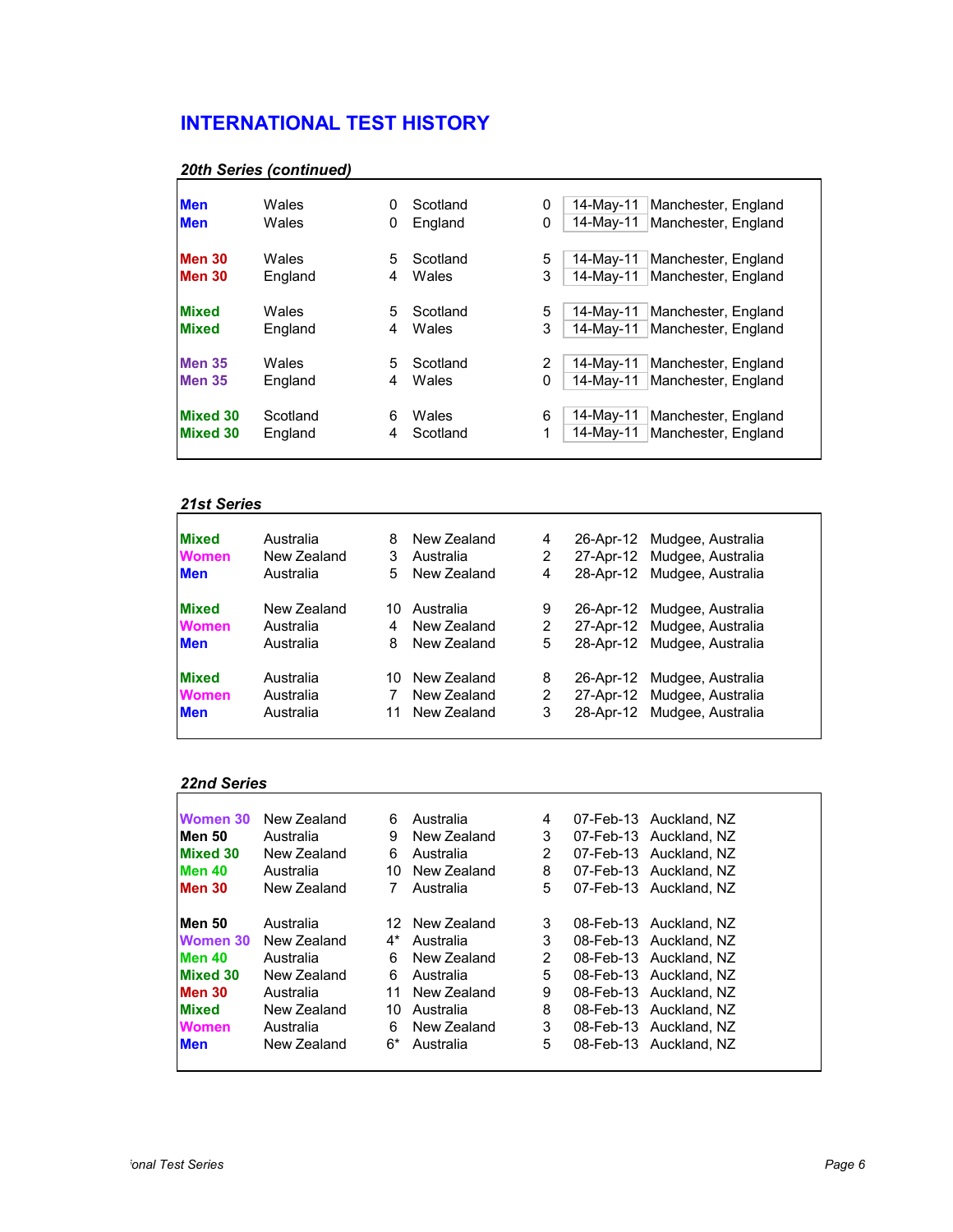| <b>22nd Series (continued)</b> |  |  |
|--------------------------------|--|--|
|                                |  |  |

| Men 50          | Australia   |    | New Zealand  |   | 09-Feb-13 Auckland, NZ |
|-----------------|-------------|----|--------------|---|------------------------|
| Men 40          | New Zealand | 6  | Australia    | 5 | 09-Feb-13 Auckland, NZ |
| <b>Mixed 30</b> | New Zealand | 7  | Australia    | 6 | 09-Feb-13 Auckland, NZ |
| Women 30        | New Zealand | 5  | Australia    | 4 | 09-Feb-13 Auckland, NZ |
| <b>Men 30</b>   | New Zealand | 10 | Australia    | 6 | 09-Feb-13 Auckland, NZ |
| <b>Mixed</b>    | New Zealand |    | 12 Australia | 6 | 09-Feb-13 Auckland, NZ |
| <b>Women</b>    | Australia   | 8  | New Zealand  | 4 | 09-Feb-13 Auckland, NZ |
| <b>Men</b>      | New Zealand | 5  | Australia    | 4 | 09-Feb-13 Auckland, NZ |
| <b>Mixed</b>    | Australia   |    | New Zealand  | 5 | 10-Feb-13 Auckland, NZ |
| <b>Women</b>    | Australia   | 6  | New Zealand  | 4 | 10-Feb-13 Auckland, NZ |
| <b>Men</b>      | Australia   | 9  | New Zealand  | 5 | 10-Feb-13 Auckland, NZ |

#### *23rd Series*

| <b>Mixed</b><br><b>Mixed</b> | Hong Kong<br>China | China<br>7 Hong Kong |   | 20-Dec-14 King's Park, Hong Kong<br>4 20-Dec-14 King's Park, Hong Kong |
|------------------------------|--------------------|----------------------|---|------------------------------------------------------------------------|
| <b>Mixed</b>                 | Hong Kong          | China                |   | 10-Jan-15 Guangzhou City, China                                        |
| <b>Mixed</b>                 | Hong Kong          | China                | 6 | 10-Jan-15 Guangzhou City, China                                        |

## *24th Series*

| <b>Women</b> | New Zealand |     | 16 Japan |   | 27-Apr-16 Auckland, NZ |
|--------------|-------------|-----|----------|---|------------------------|
| <b>Men</b>   | New Zealand |     | 15 Japan | 5 | 27-Apr-16 Auckland, NZ |
| <b>Women</b> | Australia   |     | 18 Japan | 2 | 27-Apr-16 Auckland, NZ |
| <b>Men</b>   | Australia   |     | 16 Japan | 2 | 27-Apr-16 Auckland, NZ |
| <b>Women</b> | Australia   |     | 12 Japan | 2 | 28-Apr-16 Auckland, NZ |
| <b>Men</b>   | Australia   | 11  | Japan    | 3 | 28-Apr-16 Auckland, NZ |
| <b>Women</b> | New Zealand | 10. | Japan    | 2 | 28-Apr-16 Auckland, NZ |
| <b>Men</b>   | New Zealand |     | 13 Japan | 4 | 28-Apr-16 Auckland, NZ |

| <b>Mixed</b> | Australia |   | 10 New Zealand | 9 | 29-Apr-16 Auckland, NZ |
|--------------|-----------|---|----------------|---|------------------------|
| <b>Women</b> | Australia |   | New Zealand    | 6 | 29-Apr-16 Auckland, NZ |
| <b>Men</b>   | Australia |   | 13 New Zealand |   | 29-Apr-16 Auckland, NZ |
| <b>Mixed</b> | Australia |   | New Zealand    | 3 | 30-Apr-16 Auckland, NZ |
| <b>Women</b> | Australia | 6 | New Zealand    | 1 | 30-Apr-16 Auckland, NZ |
| <b>Men</b>   | Australia |   | 10 New Zealand | 6 | 30-Apr-16 Auckland, NZ |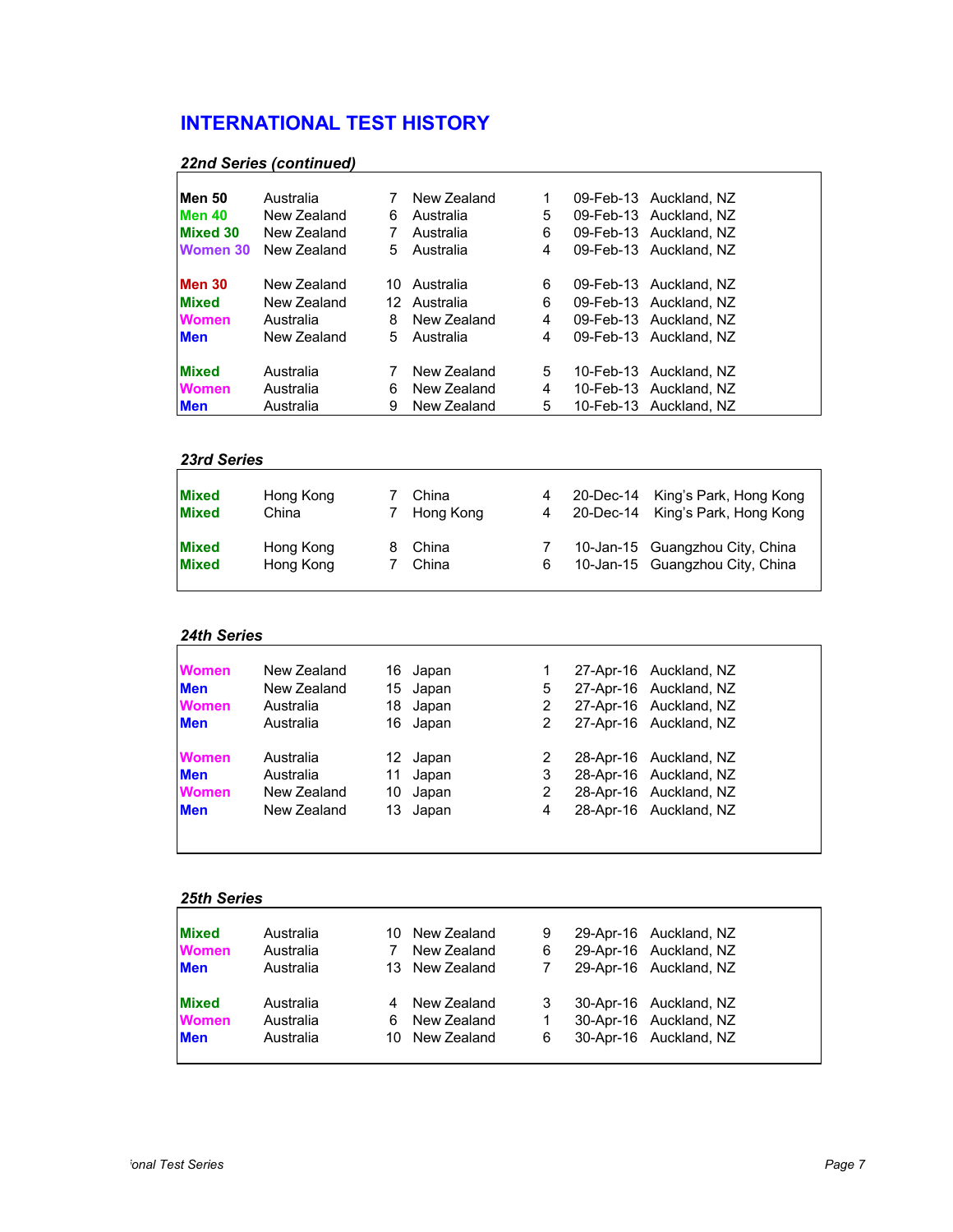| 25th Series (cont)           |                        |          |                            |        |                      |                              |
|------------------------------|------------------------|----------|----------------------------|--------|----------------------|------------------------------|
| <b>Mixed</b><br><b>Women</b> | Australia<br>Australia | 8.<br>6. | New Zealand<br>New Zealand | 7<br>5 | 1-May-16<br>1-May-16 | Auckland, NZ<br>Auckland, NZ |
| Men                          | Australia              | 9        | New Zealand                | 5      | 1-May-16             | Auckland, NZ                 |
|                              |                        |          |                            |        |                      |                              |
| <b>26th Series</b>           |                        |          |                            |        |                      |                              |
| Mixed                        | Wales                  |          | 11 Jersey                  | 0      |                      | 27-May-16 Cardiff Arms Park  |
| 27th Series                  |                        |          |                            |        |                      |                              |
|                              |                        |          |                            |        |                      |                              |
| Mixed                        | Hong Kong              | 7        | Japan                      | 6      | 6-May-17             | Kings Park, Hong Kong        |
|                              |                        |          |                            |        |                      |                              |
| 28th Series                  |                        |          |                            |        |                      |                              |
| Women                        | Australia              | 17       | Japan                      | 0      |                      | 10-May-17 Kawana Qld         |
| <b>Men</b>                   | Australia              | 7        | Japan                      | 3      |                      | 10-May-17 Kawana Qld         |
| Women                        | Japan                  | 6.       | New Zealand                | 5.     |                      | 11-May-17 Kawana Qld         |
| Men                          | New Zealand            | 11       | Japan                      | 6      |                      | 11-May-17 Kawana Qld         |
| Women                        | Australia              | 20       | Japan                      | 2      |                      | 11-May-17 Kawana Qld         |
| Men                          | Australia              | 15       | Japan                      | 3      |                      | 11-May-17 Kawana Qld         |
|                              |                        |          |                            |        |                      |                              |
| <b>29th Series</b>           |                        |          |                            |        |                      |                              |
| <b>Mixed</b>                 | Australia              | 9        | New Zealand                | 6.     |                      | 12-May-17 Kawana Waters Qld  |
| Women                        | Australia              |          | 10 New Zealand             | 3      |                      | 12-May-17 Kawana Waters Qld  |
| Men                          | Australia              | 9        | New Zealand                | 4      |                      | 12-May-17 Kawana Waters Qld  |
| Mixed                        | Australia              |          | 14 New Zealand             | 7      |                      | 13-May-17 Kawana Waters Qld  |
| <b>Women</b>                 | Australia              | 9        | New Zealand                | 6      |                      | 13-May-17 Kawana Waters Qld  |
| <b>Men</b>                   | Australia              | 7        | New Zealand                | 6      |                      | 13-May-17 Kawana Waters Qld  |
| <b>Mixed</b>                 | Australia              | 11       | New Zealand                | 10     |                      | 14-May-17 Kawana Waters Qld  |
| Women                        | Australia              | 14       | New Zealand                | 3      |                      | 14-May-17 Kawana Waters Qld  |
| <b>Men</b>                   | Australia              | 7        | New Zealand                | 6      |                      | 14-May-17 Kawana Waters Qld  |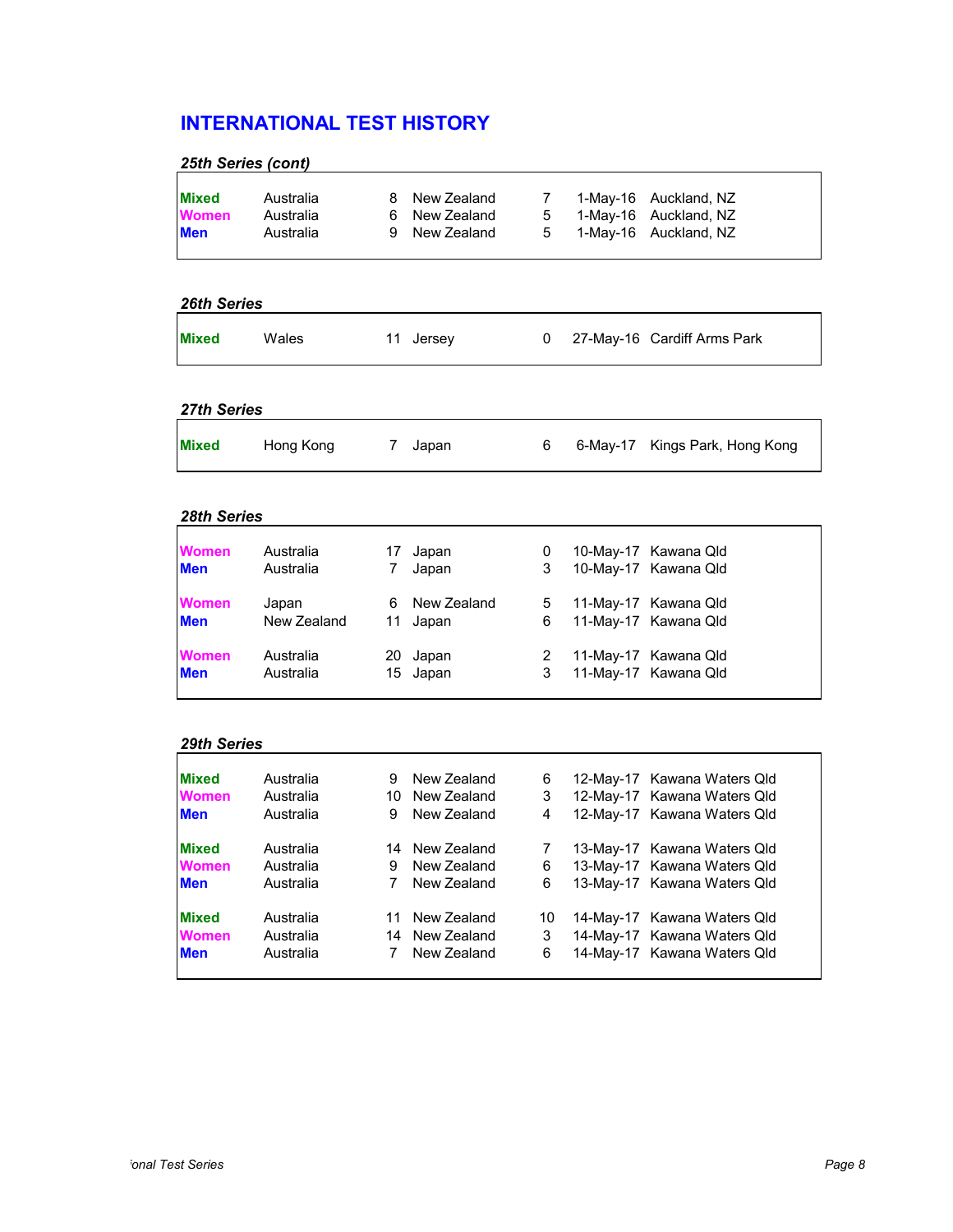## *30th Series*

| <b>Mixed</b><br>4 China<br>Malavsia<br><b>Mixed</b><br>5 China<br>Malavsia<br><b>Mixed</b><br>9 China<br>Malavsia | 5-Aug-17 Johor, Malaysia<br>10<br>5-Aug-17 Johor, Malaysia<br>6.<br>5-Aug-17 Johor, Malaysia<br>8. |  |
|-------------------------------------------------------------------------------------------------------------------|----------------------------------------------------------------------------------------------------|--|
|-------------------------------------------------------------------------------------------------------------------|----------------------------------------------------------------------------------------------------|--|

#### *31st Series*

| <b>Men 30</b>      | Australia                                                |     | 17 New Zealand | 3             | 15-Sep-17 Kawana Waters Qld |
|--------------------|----------------------------------------------------------|-----|----------------|---------------|-----------------------------|
| Men 40             | Australia                                                | 7   | New Zealand    | 3             | 15-Sep-17 Kawana Waters Qld |
| Men 50             | Australia                                                | 5   | New Zealand    | 4             | 15-Sep-17 Kawana Waters Qld |
| <b>Men 30</b>      | Australia                                                |     | 11 New Zealand | 6             | 16-Sep-17 Kawana Waters Qld |
| <b>Men 40</b>      | Australia                                                | 10. | New Zealand    | 5             | 16-Sep-17 Kawana Waters Qld |
| <b>Men 50</b>      | Australia                                                | 7   | New Zealand    | 5             | 16-Sep-17 Kawana Waters Qld |
| <b>Men 50</b>      | Australia                                                | 6   | New Zealand    | 4             | 17-Sep-17 Kawana Waters Qld |
| <b>Men 40</b>      | Australia                                                | 9   | New Zealand    | 6             | 17-Sep-17 Kawana Waters Qld |
| <b>Men 30</b>      | Australia                                                | 8   | New Zealand    | $\mathcal{P}$ | 17-Sep-17 Kawana Waters Qld |
|                    | <b>Unofficial Tests were played in Women 27 Division</b> |     |                |               |                             |
| <b>Women 27</b>    | Australia                                                | 3   | New Zealand    | 2             | 15-Sep-17 Kawana Waters Qld |
| Women 27           | Australia                                                | 7   | New Zealand    | 1             | 16-Sep-17 Kawana Waters Qld |
| Women 27 Australia |                                                          |     | 10 New Zealand | 3             | 17-Sep-17 Kawana Waters Qld |

## *32nd Series*

| <b>Mixed</b> | Australia                             | 8      | New Zealand |        | 27-Apr-18 Rotorua NZ |
|--------------|---------------------------------------|--------|-------------|--------|----------------------|
| <b>Women</b> | Australia                             | 9      | New Zealand | 5      | 27-Apr-18 Rotorua NZ |
| <b>Men</b>   | Australia                             | 8      | New Zealand | 6      | 27-Apr-18 Rotorua NZ |
| <b>Mixed</b> | Australia                             | 6      | New Zealand | 9      | 28-Apr-18 Rotorua NZ |
| <b>Women</b> | Australia                             | 8      | New Zealand | 5      | 28-Apr-18 Rotorua NZ |
| <b>Men</b>   | Australia                             | 6      | New Zealand |        | 28-Apr-18 Rotorua NZ |
| <b>Mixed</b> | Australia                             | 7      | New Zealand | 4      | 29-Apr-18 Rotorua NZ |
| <b>Men</b>   | Australia                             | 5.     | New Zealand | 4      | 29-Apr-18 Rotorua NZ |
| <b>Women</b> | Australia                             | $\ast$ | New Zealand | $\ast$ |                      |
|              | * Cancelled due to weather conditions |        |             |        |                      |